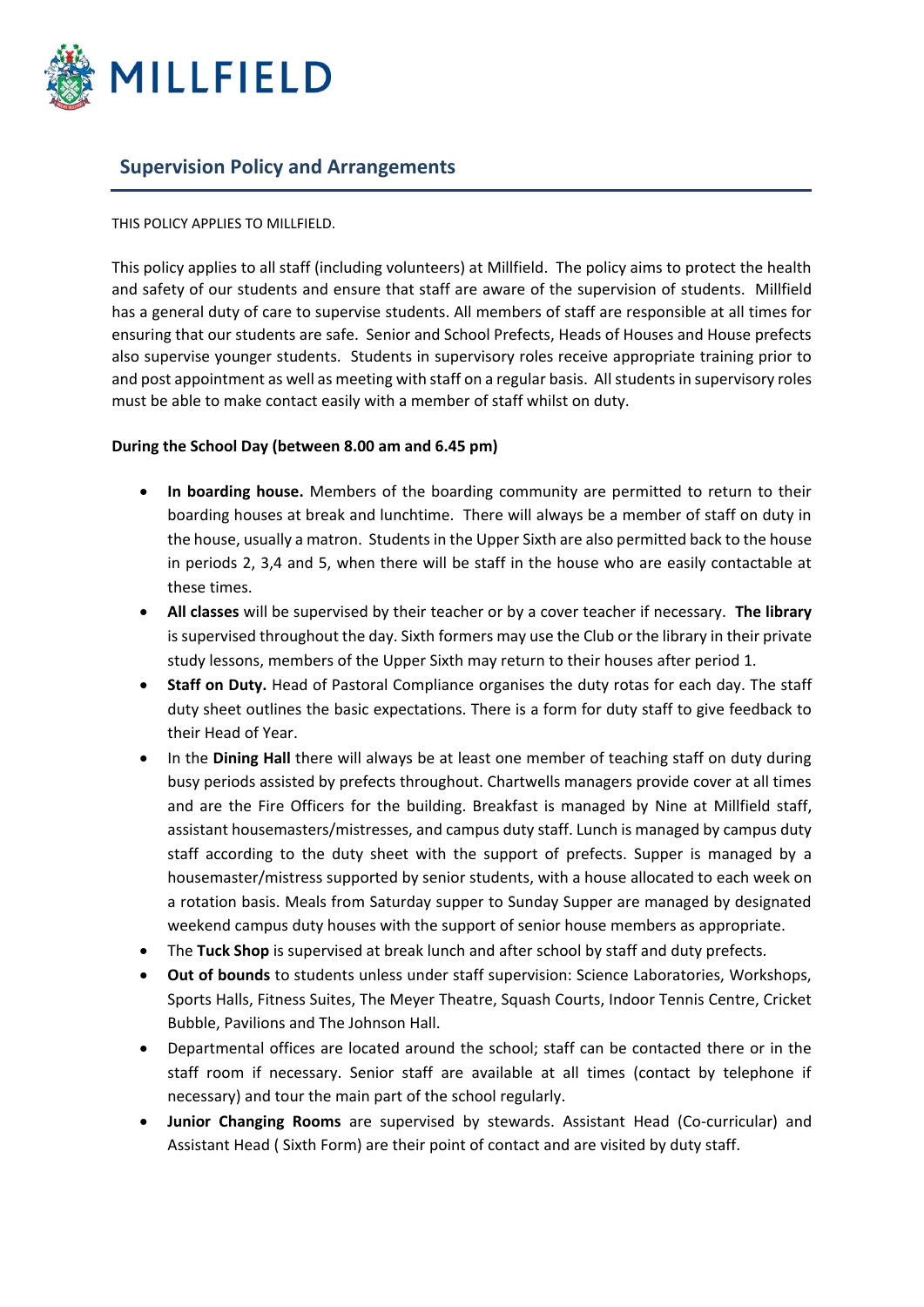- **Day Students: Before and After School** Day students are expected to arrive at school between 8.00 and 8.30 am; on arrival they may go to their house from 8.00am or group tutor from 8.30am where they will be supervised. Until they return home, Day students will be supervised in the same way as boarders during the school day. Day students who are not involved in a supervised evening activity must attend the library if they wish to remain at school after 6.45 pm; the library closes at 8.45 pm. All Day students who are not directly under staff supervision must have left school by that time. In emergency:call the Medical Centre, Assistant Head (Pastoral) or Housemaster/mistress.
- **Games** All sessions will be supervised by the appointed teacher and /or coach. Students should not start an activity until the member of staff arrives. The normal school emergency medical cover will apply and all staff should have access to a phone to call the Medical Centre in an emergency.

## **Outside school hours**

- **Boarding students:** There will be a member of staff on duty in each house at all times. Details of staffing models and rotas are held by Assistant Head (Pastoral). At Millfield it is expected that the house staff will deal with any matters that arise after school hours. Should further advice/assistance be required then they would call upon the Assistant Head (Pastoral) or another member of SLT. House Duty Rotas will be published on house noticeboards, and it will be clearly stated who is on duty at any given time.
- **Saturday evening:** Students are permitted to attend social events with advance planning. Houses will send lists of authorised attendees, and they will be supervised by the member of staff organising the social event for the duration of the event. Sixth form events are supervised by the staff on the Millfield boarding programme with extra support when necessary.
- **Sunday Afternoon:** there is a campus duty rota of staff in the library, fitness studio and other facilities, as amended, from time to time.

### **School Events**

- **Supervision of major school events** (Ball, Hops, School Play, Dance Show, Song Contest etc.) is organised by Heads of Year and the Assistant Head (Co Curriculum) and Assistant Head ( Sixth Form) . Societies and other minor events are supervised by the teacher(s) in charge.
- **Community Officers:** the main role of Community Officers it to protect our students from outside intruders, nevertheless their presence on campus provides an extra measure of supervision during the evening and into the early hours of the morning.

### **Specific Locations**

- **Swimming Pool: The** swimming will be supervised by a member of staff. Swimming may not take place without the presence of a lifeguard.
- **The Medical Centre:** The supervision arrangements are managed by the Medical Centre's Senior Nurse. If a student has to leave a lesson because they are unwell the teacher should inform the Medical Centre immediately, either by phone, email or note.

### **Offsite**

Details of the ratios for educational visits are contained in the Offsite Activities Procedure and the Trips & Tours Handbook. This documentation can be found on the School Trips and Tours Xtranet Page.